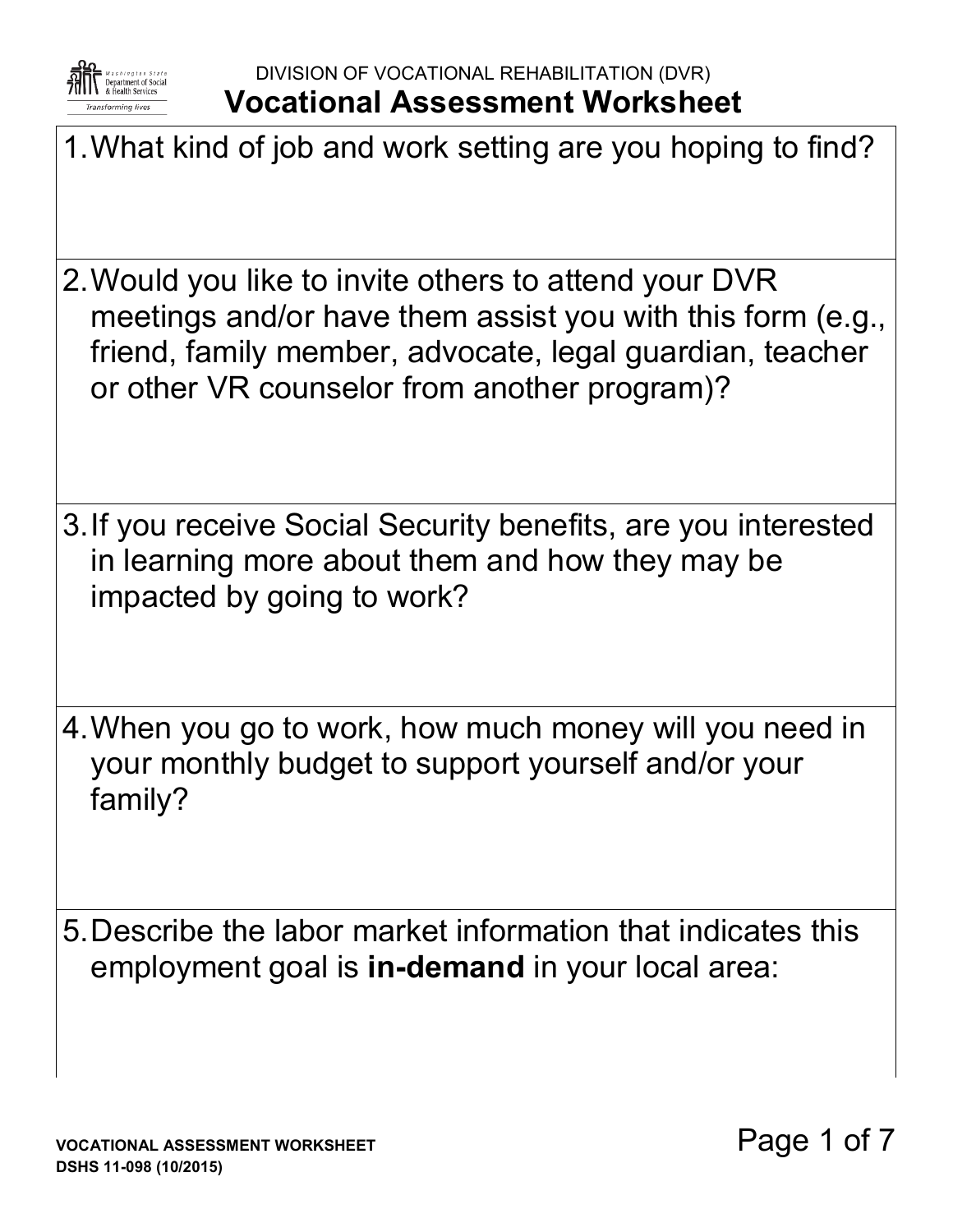If it is not **in-demand**, what have you considered that could increase your chances of employment in this field (e.g., targeted work experience, internship, on-the-job training, relocation)?

- 6.What jobs have you considered in potentially high demand industries (e.g., such as computer science, healthcare, science, technology, engineering and math)?
- 7.What industry-specific requirements are there for your employment goal (e.g., special certification, licensing requirements, drug testing, specialized experience, etc.)?
- 8.Does your employment goal require a background check as a condition of employment?  $\vert$   $\vert$  Yes  $\vert$   $\vert$  No If **yes**, DVR requires that a background check be completed that verifies you will not be excluded from the specific job.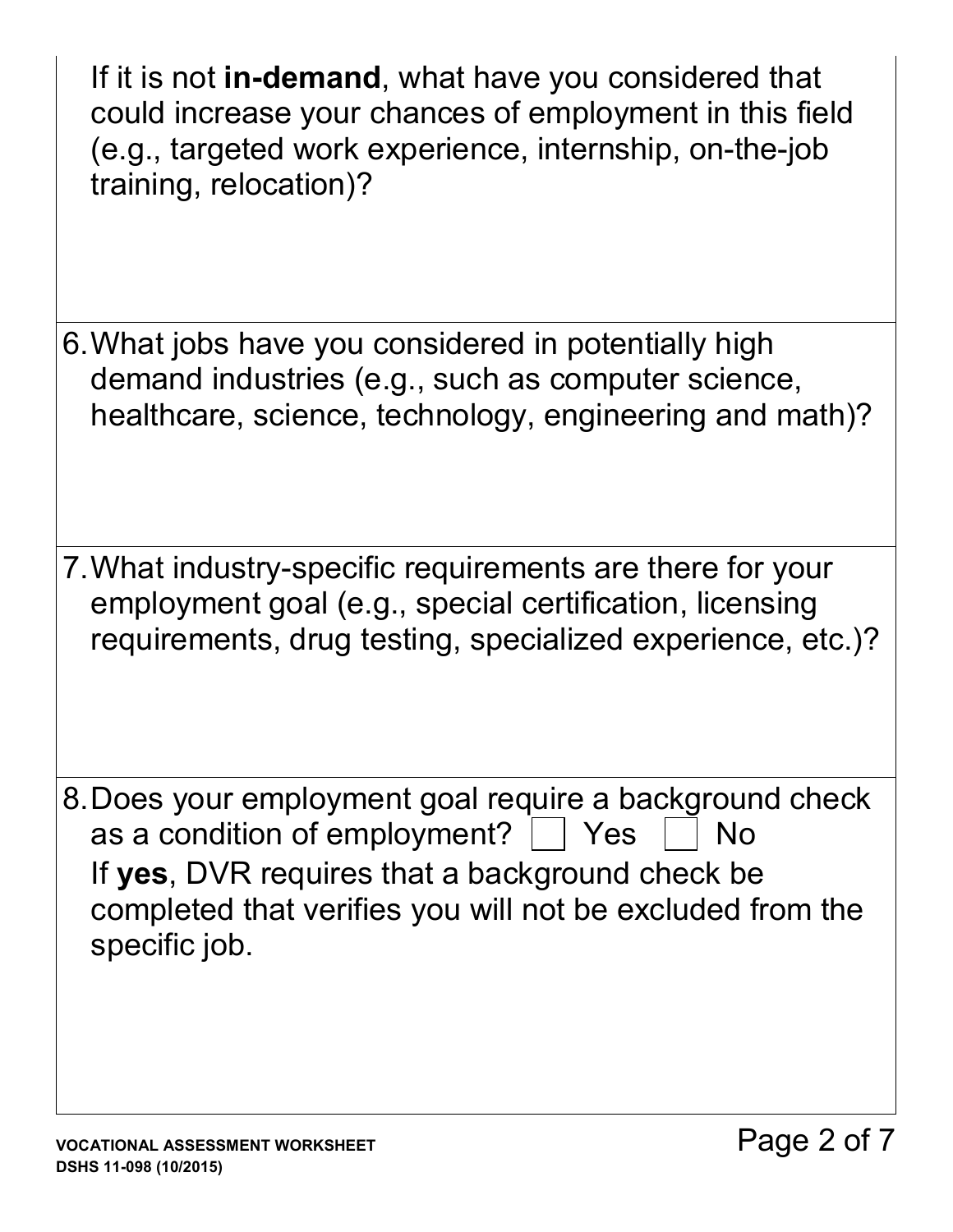- 9.Please describe the assessments that support your employment goal (e.g., career tests, volunteer or schoolbased work experiences, career development class, etc.)?
- 10. Describe your education / training history, including licenses and certificates:
- 11. Do you have any specific cultural values, practices and/or preferred language needs that you would like to share with DVR prior to job search and placement?
- 12. Describe your previous successes and challenges obtaining and maintaining a job (e.g., work history, gaps in employment, transferrable skills, volunteer experiences, etc.)?
- 13. Describe your individual strengths that make this employment goal appropriate: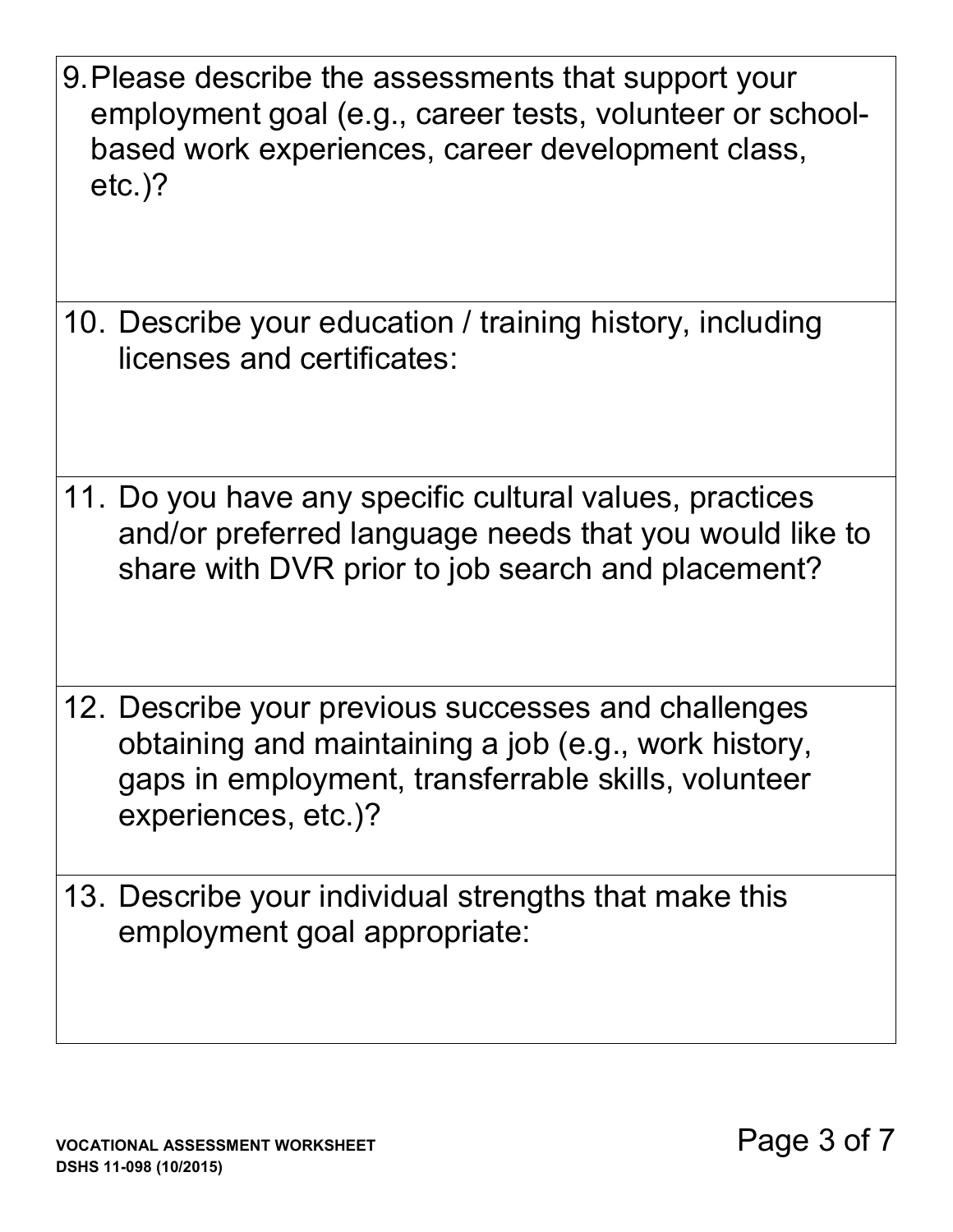14. Describe your personal resources that might support your employment plan (e.g., family and social supports, transportation, etc.):

- 15. Describe your disability-related barriers to employment (e.g., mobility concerns, problems standing for long periods of time, communication barriers, getting along with others, memory, difficulty learning new information / tasks):
- 16. Describe how you are currently managing our disabilityrelated barriers (e.g., counseling, physical therapy, skills training, support group):
- 17. Describe any additional barriers to employment that are not disability-related (e.g., childcare, no valid mailing address / email / phone, criminal history, transportation, housing, food assistance, etc.):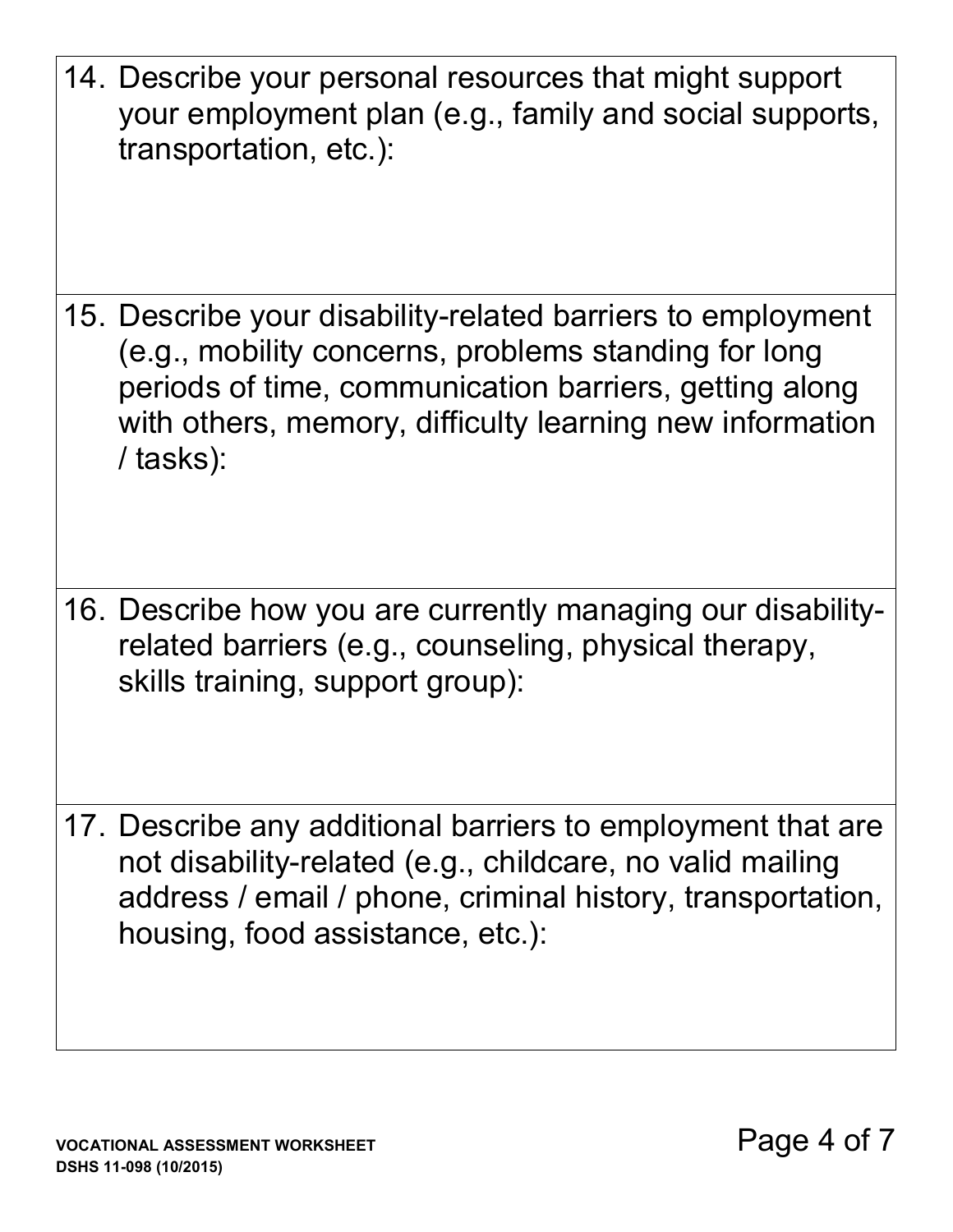| 18. What services do you think you might need to<br>reach your employment goal?                                                                                                                                                                                            |                 |
|----------------------------------------------------------------------------------------------------------------------------------------------------------------------------------------------------------------------------------------------------------------------------|-----------------|
| <b>TYPES OF SERVICES</b>                                                                                                                                                                                                                                                   | <b>DESCRIBE</b> |
| <b>Assistive Technology (AT)</b><br>(e.g., worksite evaluation,<br>specialized computer /<br>software, training on how to<br>use AT devices, etc.)                                                                                                                         |                 |
| <b>Independent Living (IL)</b><br>(e.g. budgeting training,<br>learning how to manage a<br>schedule, managing a<br>household / daily living<br>needs, time-management,<br>$etc.$ )                                                                                         |                 |
| <b>Personal Assistance</b><br><b>Services (PAS) (PAS are</b><br>services provided by a<br>healthcare professional to<br>assist individuals with<br>physical disabilities, mental<br>impairments, and other<br>health care needs with their<br>activities of daily living.) |                 |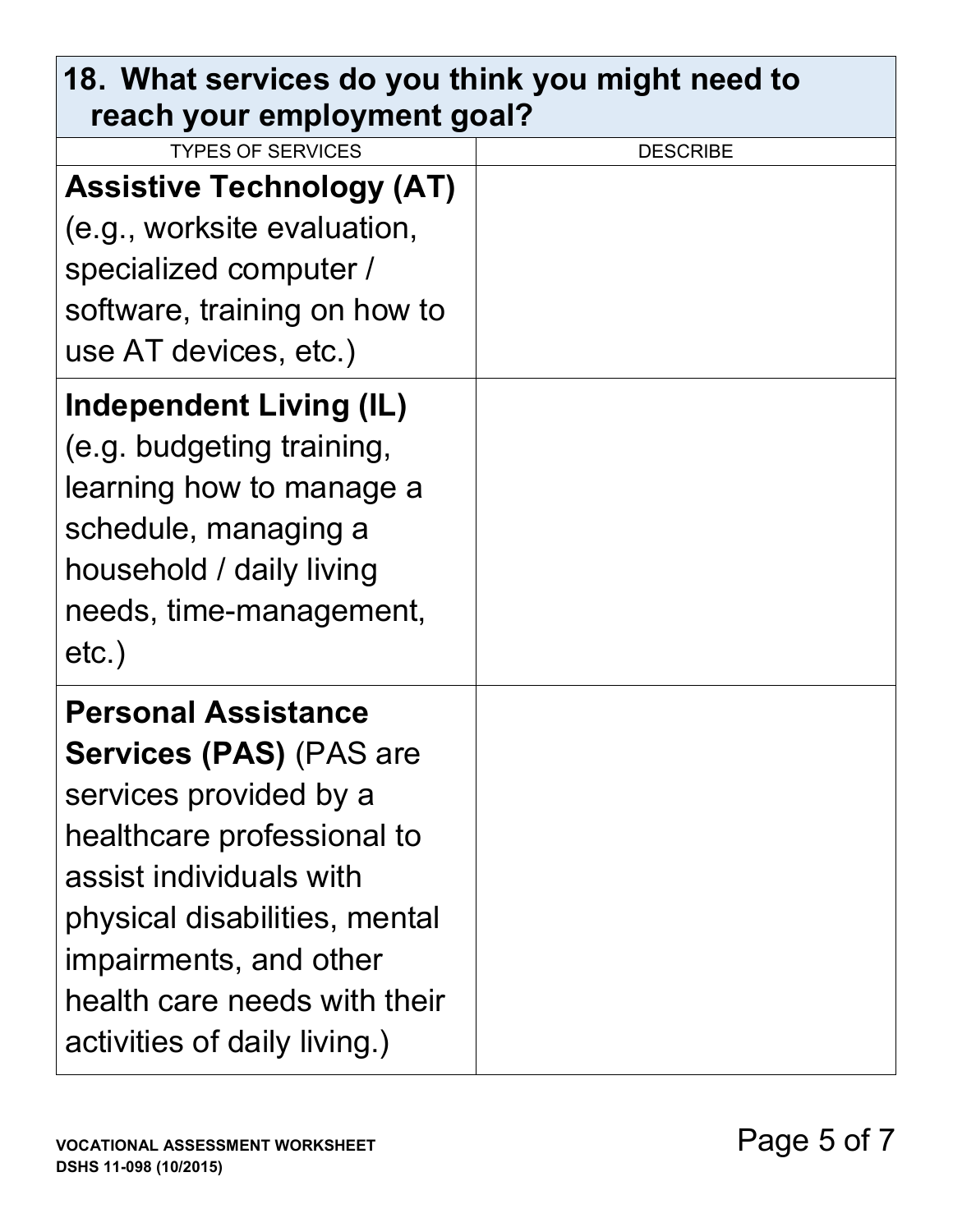| <b>Supported Employment</b><br>(SE) (SE may be for<br>individuals who need<br>intensive help finding and<br>keeping work and/or on-the-<br>job supports to keep working<br>because of the nature and<br>severity of the disability.) |  |
|--------------------------------------------------------------------------------------------------------------------------------------------------------------------------------------------------------------------------------------|--|
| <b>Transition Services (TS)</b><br>(TS are services and<br>supports for students or<br>youth with disabilities, ages<br>14-24, including attending<br>IEP / 504 plan meetings.)                                                      |  |
| <b>Other Services (e.g.</b><br>vocational counseling /<br>guidance, training, interview<br>/ work clothing, tools,<br>transportation assistance,<br>license / certification, Social<br>Security benefits planning,<br>$etc.$ )       |  |